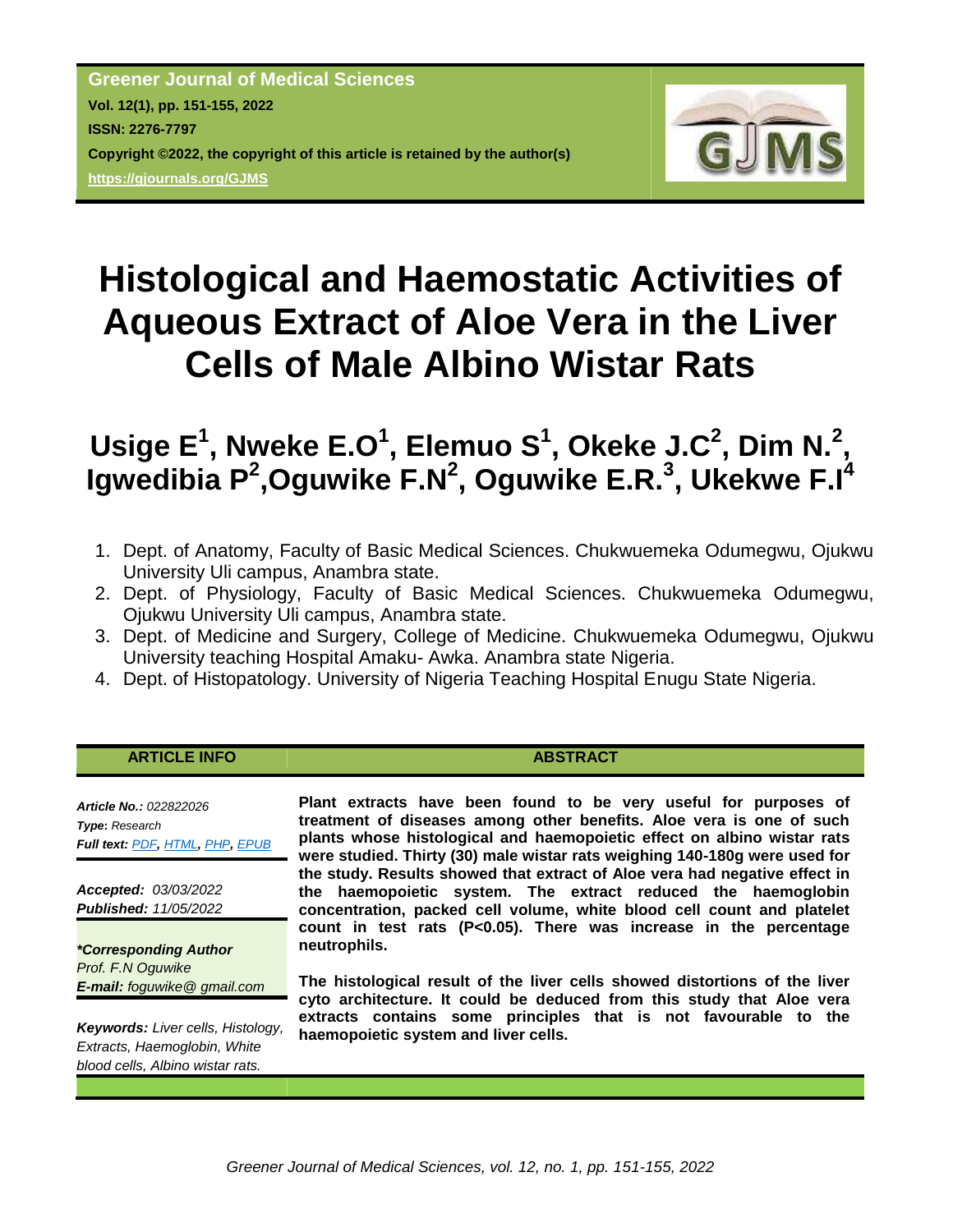#### **INTRODUCTION**

Aloe vera is a member of the lily family. It is very cactus- like in appearance and a popular house plant. It is known throughout the world where it grows naturally as the "First- Aid plant", "The Burn plant", "The Miracle plant", "The Medicine plant", "Lily of the desert plant", and the "Plant of Immortality". (Kapica 1998).

Aloe vera contains a large number of nutrients including Vitamins E, C, B<sub>1</sub>, B<sub>2</sub>, B<sub>3</sub>, and B<sub>6</sub> as well as iron, manganese, calcium, zinc, amino acids fatty acids, 96% water, essential oil, minerals, enzymes and glycoprotein. The plant can be separated into two basic products: Gel and the Latex (Kapica et al, 1998).

Aloe vera gel is the leaf pulp or mucilage, a thin clear jelly- like substance obtained from the parenchymal tissue that makes up the inner portion of the leaves. It contains carbohydrates, polymers such as glucomannams or pectic acid as well as various other organic and inorganic compounds. Aloe vera Latex contains anthraquinone glycosides, aloins A and B which are potent laxatives. Aloe vera is known for use as external application to the skin, aloe juice is now used to alleviate a variety of conditions of the digestive tract.

Aloe vera is a stimulant to the immune system. It has a powerful anti-inflammatory activity, analgesic properties and is able to speed up cell growth. Repairing damaged tissue by regenerating cells, a function at which Aloe vera has been shown to be most successful (Ode, 1991) where it does not only relieve the painful symptoms but also helps to disperse damaged tissue.

The histological and haemopoietic activities of the aqueous extract of Aloe vera in the liver cells of male albino wistar rats was studied with the aim of knowing the activity of Aloe vera extract on haemopoiesis, its effect on the liver cells, its effect on haemoglobin concentration, white blood cell count and platelet count.

Haemopoiesis means the production of blood cells. In the fetus, all the blood cells develop from cells having their origin in the mesenchyme- the embryonic connective tissue. Haemopoiesis begins in the bone marrow in the third month and from the fifth month until term, the marrow progressively takes over from the liver (Oguwike, 2013). During the first two months of fetal life, blood formation takes place in the yolk sac. The liver then becomes the main site of haemopoiesis until about the seventh month when the marrow takes over. It progressively becomes the major site of blood formation such as the red blood cell, white blood cell and platelets.

The liver is the largest gland in the body. It weighs approximately 1500g and receives about 1500ml of blood per minutes (Chummy, 2011). The wedge shaped organ occupies most of the right hypochondrium and epigastrium.

The liver plays an important role in the formation and destruction of red cells. It is a site for red cell formation in the fetal life. It removes from the blood bilirubin formed when the red cells are broken down and excretes this bilirubin down the bile duct into the duodenum.

The liver also forms a large portion of the blood substances utilized in the coagulation process such as fibrinogen, prothrombin, accelerator globulin etc. The liver also stores vitamins such as Vit. A and  $B_{12}$ . It also stores Iron in form of ferritin.

#### **MATERIALS AND METHODS:**

#### **Animals:**

The albino wistar rats were randomly selected and kept in animal house in wire mesh cages under standard conditions (temperature 25-30 $\textdegree$ c), 12hr light and 12hr darkness cycle, with free access to food and water ad libitum. They were stabilized for two weeks before being used for the research study.

#### **Experimental Design:**

Thirty (30) male albino wistar rats weighing 140-180g were randomly selected and divided into two (2) groups. Each group had a similar body weight. Rats in group A  $(n=15)$  served as the control while group B rats  $(n=15)$ served as the experimental or test animals. The test rats and control rats were fed normal rat pellets and water ad libitum except that in addition to rat feed, the test rats received oral administration of 5mg/g once daily of the leaves extract of Aloe vera.

#### **Preparation of Extracts:**

Fresh pulp of Aloe vera was collected, washed, cut and blended using mortar and a pestle (Samuelson et al, 1992). After maceration, it was filtered out using Whatman no. 1 filter paper. The extract was dried by evaporation giving a yield of 0.5g. The dried extract as dissolved in 1000ml of sterile water to give the concentration used for the study.

#### **Phytochemical Analysis of Leaves of Extract.**

The leaves of the plant were screened for the presence or absence of various secondary metabolites using standard phytochemical screening procedures as described by Habournes (1973), and Trease and Evans (1996) respectively. The extract was tested for tannins, reducing sugars, calcium, saponins, acidic compounds, resins, fats and oil, carbohydrates and steroid.

#### **Toxicity Studies:**

The  $LD_{50}$  of the extract in albino rats was determined using Lorke's method (1983). The procedure of determining the lethal dose is by increasing the concentration of the extracts administered into the rats (per body weight) in each group of eight (8) rats for five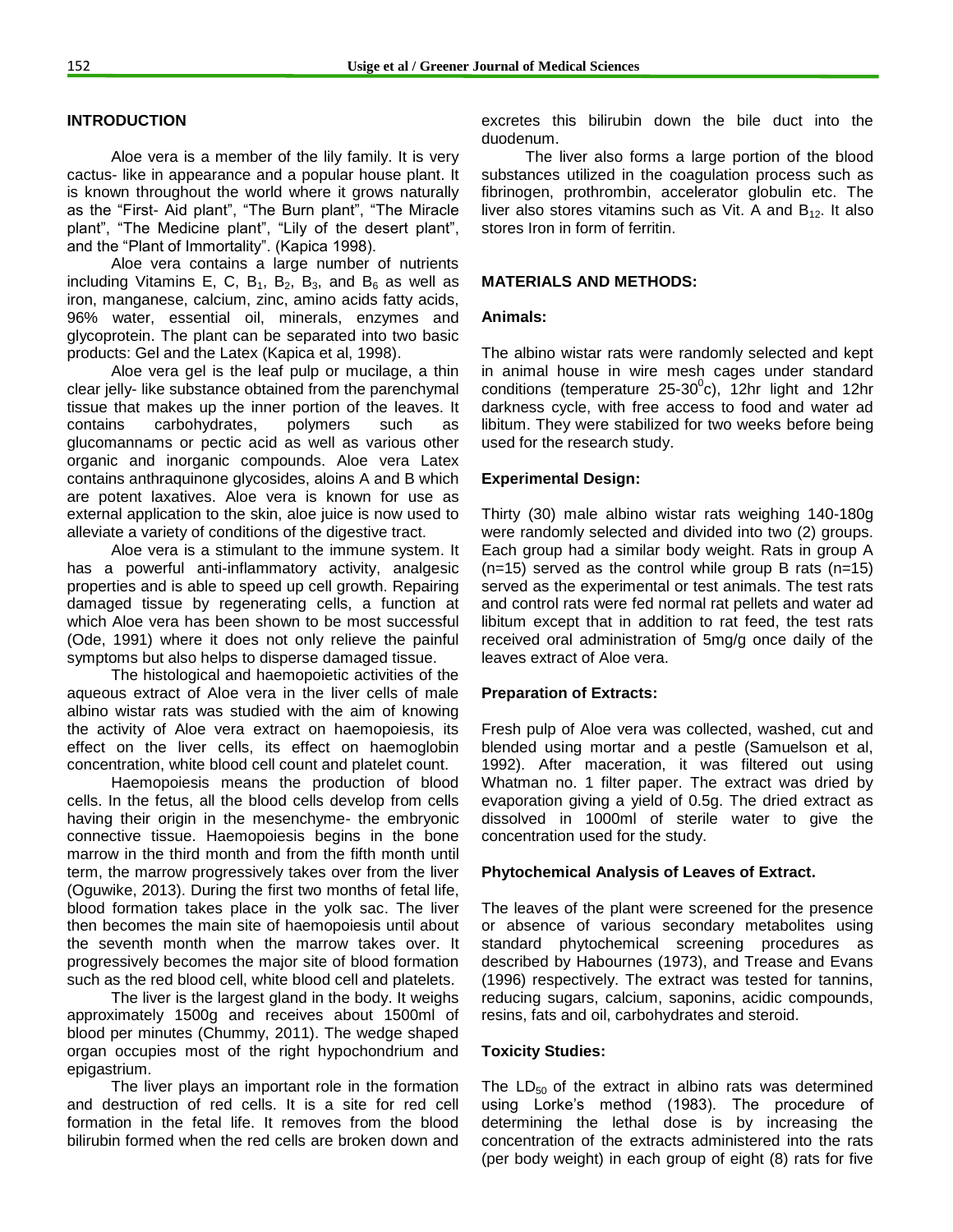(5) days. The doses used were 1000mg/kg, 1500mg/kg, 2000mg/kg, 2500mg/kg, 3000mg/kg, 4000mg/kg, 4500m/kg and 5000mg/kg. The mortality rate was determined after 18hrs and analyzed graphically.

#### **Haemopoietic Studies:**

Haemoglobin estimation was determined by the method described by Alexander and Griffiths (1993). The packed cell volume estimation was done by the simple method of micro-haematocrit centrifugation Baker (1985). The total white blood cell count and differentials were also determined by method of Baker (1985). The platelet count estimation was done as described by Brecher and Cronkite (1950).

#### **Histological Study:**

The extracted liver tissues were preserved in formalin. They were later sent to histopathology lab where they were sectioned and stained with Haematoxylin and Eosin solution (H/E staining) as described by Baker, 1985.

#### **Statistical Analysis:**

The results obtained in this study were presented as mean and standard deviation (Mean + S.D) and the analysis was done using students' test to determine the level of significance.

#### **RESULTS**

#### **Table 1: Shows the phytochemical analysis of Aloe vera.**

| <b>Constituents of Aloe vera.</b>           |           |                                         |              |                            |                                                                                       |  |  |  |  |  |  |
|---------------------------------------------|-----------|-----------------------------------------|--------------|----------------------------|---------------------------------------------------------------------------------------|--|--|--|--|--|--|
|                                             | Alkaloids | Glycosides,<br>Flavenoids,<br>Saponins. | Carbohydrate | Reducing sugar,<br>Calcium | Terpenoids,<br>Resins,<br>Steroids,<br>Fats & Oil,<br>Tannins,<br>Acidic<br>compound. |  |  |  |  |  |  |
| <b>of</b><br><b>Degree</b><br>concentration | $++$      | ÷                                       | $+++$        | $++$                       |                                                                                       |  |  |  |  |  |  |

large concentration).

Key: - (Negative) + (Present in small concentration) ++ (Present in moderate concentration, +++ (Present in

#### **Table 2: Shows haematological indices of albino wistar rats before the administration of Aloe vera extracts and 28 days after the feeding on extract.**

| <b>EXTRACTS</b>                                           | Hbg/dl<br>±<br>S.D | <b>PCV</b><br>$(\%)$<br>土<br>S.D | <b>Platelets</b><br>X<br>$10^9$ /mm $^3$<br>±<br>S.D | <b>WBC</b><br>X<br>$10^3$ /mm $^3$ +<br>S.D | $N\% +$<br>S.D | $L%+$<br>S.D | $E% +$<br>S.D | $M\% +$<br>S.D    | $B% +$<br>S.D |
|-----------------------------------------------------------|--------------------|----------------------------------|------------------------------------------------------|---------------------------------------------|----------------|--------------|---------------|-------------------|---------------|
| <b>Control rats</b><br>$n = 15$<br><b>Extract</b><br>free | $12.0 + 0.3$       | $36.1 + 0.6$                     | $140 + 30$                                           | $5,000+23$                                  | $61 + 2$       | $36 + 4$     | $2 + 0.2$     | $1 + 0.5$         | $0 \pm 0$     |
| before<br>Day<br>extract feed.                            | $12.5 + 0.5$       | $37.5 + 1.0$                     | $154 + 45$                                           | $5,300 + 30$                                | $59 + 1.0$     | $38+$<br>0.4 | $2+$<br>0.5   | $1 + 0.2$         | $0 \pm 0$     |
| Test rats 28 days<br>after Aloe vera<br>feed $n=15$       | $7.2 + 0.4$        | $21.6 + 0.6$                     | $92 + 10$                                            | $2.900 + 40$                                | $72 + 0.6$     | $26 + 0.2$   | $1.0 + 0.2$   | $1.0 + 0.0$ 0 + 0 |               |
| of<br>Level<br>Significance                               | P < 0.05           | P < 0.05                         | P < 0.05                                             | P < 0.05                                    | P < 0.05       | P < 0.05     | P > 0.05      | P > 0.05          | P > 0.05      |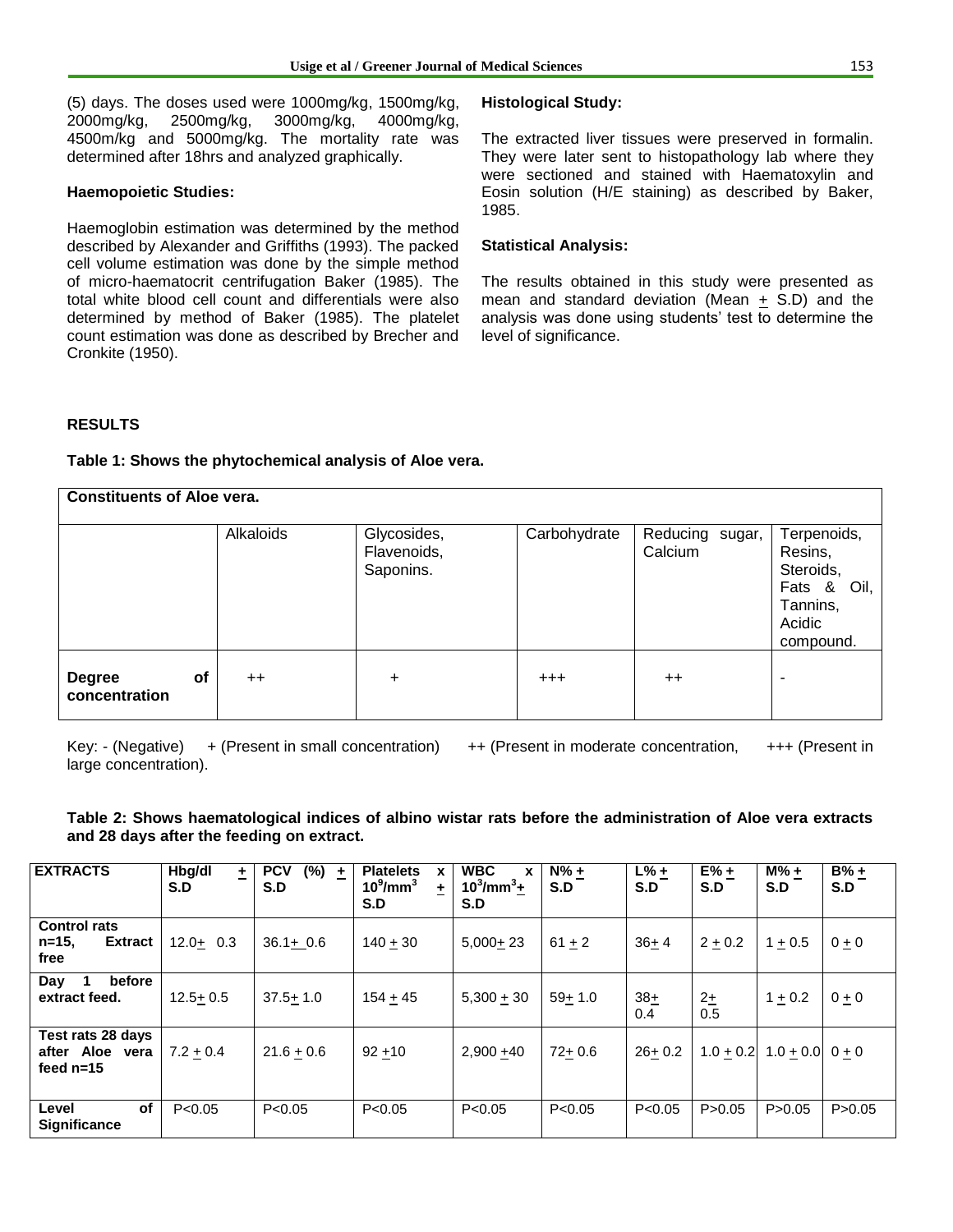

**Fig 1: Shows lethality study of rats on aqueous extract of Aloe vera**

#### **DISCUSSION**

This study has been able to look into the histological and haemopoietic activities of aqueous extract of Aloe vera in the liver cells of male albino wistar rats.

The phytochemical analysis show the presence of typical plant constituents (Okoli et al, 2007) such as flavonoids, alkaloids, calcium, saponins, carbohydrate, reducing sugar and glycosides while other constituents such as tannins, resins, terpenoids, acidic compounds, steroids, fat and oils were absent.

The acute toxicity study showed that the Aloe vera extract was nontoxic as indicated in the  $LD_{50}$  (Figure 1) as 2500mg/g. The dose used in this study (5mg/g) was far lower than the lethal dose and so was considered safe for use throughout the study.

On the haemopoietic study, the mean value of packed cell volume and haemoglobin concentration in control and test rats showed a decrease (P<0.05), thus suggesting possible inhibitory effect on erythropoiesis.

The reported decrease in haemoglobin concentration in rats fed with Aloe vera was below the mean reported by early workers (Iwu, 1983) showing that the consumption of Aloe vera for other various purposes could predispose one to anemia in the users. There was also a marked decrease in white blood cell count, platelet count and neutrophil count in rats fed with extracts of Aloe vera (Table 2). The leukocytopenia observed could be physiological resulting from stimuli

(Dacie, 1984) that include taking in of Aloe vera extract that is very bitter.

Examination of liver cells demonstrated mild liver cell damage causing distortion of the liver cyto architecture in the test rats while the control rats had normal liver cell cyto architecture. The liver plays a very important role in the formation and destruction of red blood cells hence any substance that affects it negatively will definitely cause reduction in red blood cell production.

It could be concluded from this study that Aloe vera extract has negative effect in the haemopoietic system of rats.

#### **REFERENCES**

- 1. **Alexander R.R and Griffiths J.M, (1993)**: Haematocrit in Basic Biochemical Methods  $2^{nd}$  Ed. John Willey and sons inc. publications New York. P186-187.
- 2. **Brecher L and Crokite M, (1950)**: Platelet count, In: Dacie J.V ed, Basic Haematological Techniques. Practical Haematology  $6<sup>th</sup>$  Edition Churchill Livingstone Edinburgh London Melbourne P43.
- 3. **Chummy S, (2011)**: The liver and biliary duct Last's Anatomy Reginal and Applied  $12<sup>th</sup>$  Edition. Printed in China by Churchill Livingstone Elservier ISBN 978 0 7020 33957 pg. 259